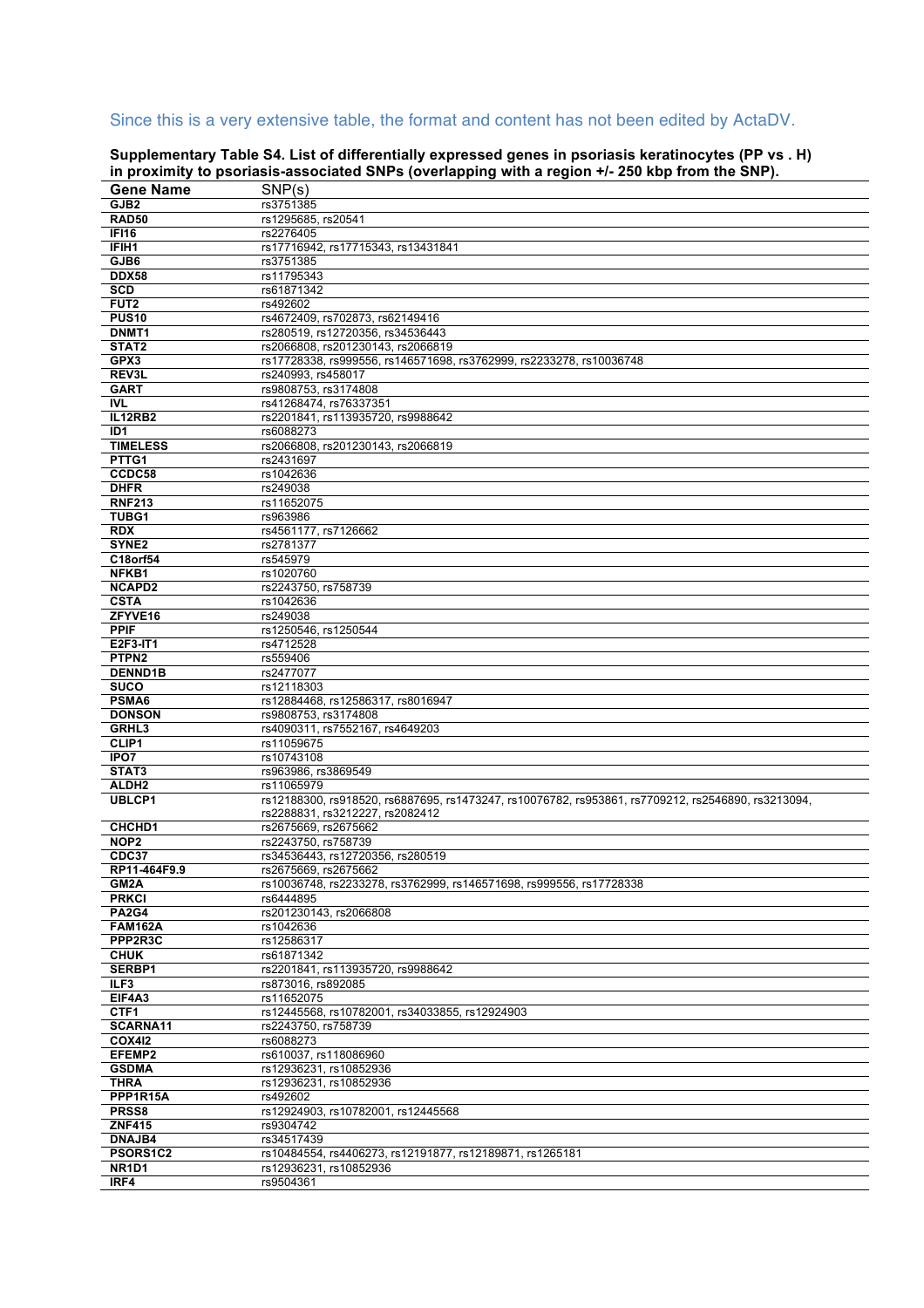| SCARNA10           | rs2243750, rs758739                                                                                   |
|--------------------|-------------------------------------------------------------------------------------------------------|
| <b>TNFAIP3</b>     | rs610604, rs582757                                                                                    |
| CST6               | rs610037. rs118086960                                                                                 |
| LCE5A              | rs41268474, rs10888503, rs4845454, rs1886734, rs6677595, rs4112788, rs4085613, rs10888501             |
| <b>SERPINB7</b>    | rs514315                                                                                              |
| LCE1E              | rs10888501, rs4085613, rs4112788, rs6677595, rs1886734, rs4845454, rs10888503, rs41268474, rs76337351 |
| LCE1A              | rs4112788, rs6677595, rs1886734, rs4845454, rs10888503, rs41268474, rs76337351                        |
| CRCT1              | rs76337351, rs41268474, rs10888503, rs4845454, rs1886734, rs6677595, rs4112788, rs4085613, rs10888501 |
| LCE2D              | rs10888501, rs76337351, rs4085613, rs4112788, rs41268474, rs6677595, rs1886734, rs4845454, rs10888503 |
| LCE <sub>1</sub> B | rs10888501, rs4085613, rs4112788, rs6677595, rs1886734, rs4845454, rs10888503, rs41268474, rs76337351 |
| SPRR4              | rs76337351                                                                                            |
| LCE1C              | rs10888501, rs4085613, rs4112788, rs6677595, rs1886734, rs4845454, rs10888503, rs41268474, rs76337351 |
| LCE6A              | rs6677595, rs1886734, rs4845454, rs10888503, rs41268474, rs76337351                                   |
| LCE1F              | rs10888501, rs4085613, rs4112788, rs6677595, rs1886734, rs4845454, rs10888503, rs41268474, rs76337351 |
| LCE1D              | rs10888501, rs4085613, rs4112788, rs6677595, rs1886734, rs4845454, rs10888503, rs41268474, rs76337351 |
| LCE2A              | rs10888501, rs4085613, rs4112788, rs6677595, rs1886734, rs4845454, rs10888503, rs76337351, rs41268474 |
| <b>KPRP</b>        | rs10888501, rs4085613, rs4112788, rs6677595, rs1886734, rs4845454, rs10888503, rs41268474, rs76337351 |
| LCE2B              | rs10888501, rs4085613, rs4112788, rs76337351, rs6677595, rs1886734, rs4845454, rs10888503, rs41268474 |
| LCE <sub>2</sub> C | rs10888501, rs4085613, rs4112788, rs76337351, rs6677595, rs1886734, rs4845454, rs10888503, rs41268474 |
| FLG <sub>2</sub>   | rs4112788, rs4085613, rs10888501                                                                      |
| C1orf68            | rs10888501, rs4085613, rs4112788, rs6677595, rs1886734, rs4845454, rs10888503, rs76337351, rs41268474 |
| PARP9              | rs1042636                                                                                             |
| ATP10B             | rs2431697                                                                                             |
| DPP4               | rs17715343. rs13431841                                                                                |
| REV3L              | rs9481169, rs13210247, rs33980500                                                                     |
| <b>IL12RB2</b>     | rs72933970                                                                                            |
| <b>SLC16A10</b>    | rs458017, rs240993                                                                                    |
| TUBG2              | rs963986                                                                                              |
| MSH <sub>3</sub>   | rs249038                                                                                              |
| <b>PA2G4</b>       | rs2066819                                                                                             |
| PPP2R3C            | rs8016947                                                                                             |
| <b>FYN</b>         | rs33980500. rs13210247. rs9481169                                                                     |
| <b>USP54</b>       | rs2675662                                                                                             |
| EGR <sub>2</sub>   | rs2944542                                                                                             |
| C14orf64           | rs142903734                                                                                           |
| LCE5A              | rs76337351                                                                                            |
| FLG                | rs10888501                                                                                            |
| LCE1A              | rs4085613                                                                                             |

**Supplementary Table S4. List of differentially expressed genes in psoriasis keratinocytes (PP vs . PN) in proximity to psoriasis-associated SNPs (overlapping with a region +/- 250 kbp from the SNP).**

| <b>Gene Name</b>   | SNP(s)                                                              |
|--------------------|---------------------------------------------------------------------|
| GJB <sub>2</sub>   | rs3751385                                                           |
| GJB6               | rs3751385                                                           |
| <b>IFI16</b>       | rs2276405                                                           |
| <b>SCD</b>         | rs61871342                                                          |
| ID <sub>1</sub>    | rs6088273                                                           |
| IFIH1              | rs17716942. rs17715343. rs13431841                                  |
| GPX3               | rs17728338, rs999556, rs146571698, rs3762999, rs2233278, rs10036748 |
| FUT <sub>2</sub>   | rs492602                                                            |
| <b>DDX58</b>       | rs11795343                                                          |
| <b>IVL</b>         | rs41268474, rs76337351                                              |
| SPRR1A             | rs76337351                                                          |
| <b>RAD50</b>       | rs1295685, rs20541                                                  |
| STAT2              | rs2066808, rs201230143, rs2066819                                   |
| DNMT1              | rs280519, rs12720356, rs34536443                                    |
| <b>PPIF</b>        | rs1250546. rs1250544                                                |
| <b>CSTA</b>        | rs1042636                                                           |
| <b>TIMELESS</b>    | rs2066808, rs201230143, rs2066819                                   |
| TUBG1              | rs963986                                                            |
| PTTG1              | rs2431697                                                           |
| PSMA6              | rs12884468, rs12586317, rs8016947                                   |
| <b>GART</b>        | rs9808753, rs3174808                                                |
| <b>DHFR</b>        | rs249038                                                            |
| <b>PUS10</b>       | rs4672409, rs702873, rs62149416                                     |
| EIF4A3             | rs11652075                                                          |
| CHCHD <sub>1</sub> | rs2675669. rs2675662                                                |
| STAT3              | rs963986, rs3869549                                                 |
| <b>IL12RB2</b>     | rs2201841, rs113935720, rs9988642                                   |
| CCDC58             | rs1042636                                                           |
| GRHL3              | rs4090311, rs7552167, rs4649203                                     |
| <b>RNF213</b>      | rs11652075                                                          |
| NFKB1              | rs1020760                                                           |
| E2F3-IT1           | rs4712528                                                           |
| <b>RNU7-40P</b>    | rs2066808. rs201230143. rs2066819                                   |